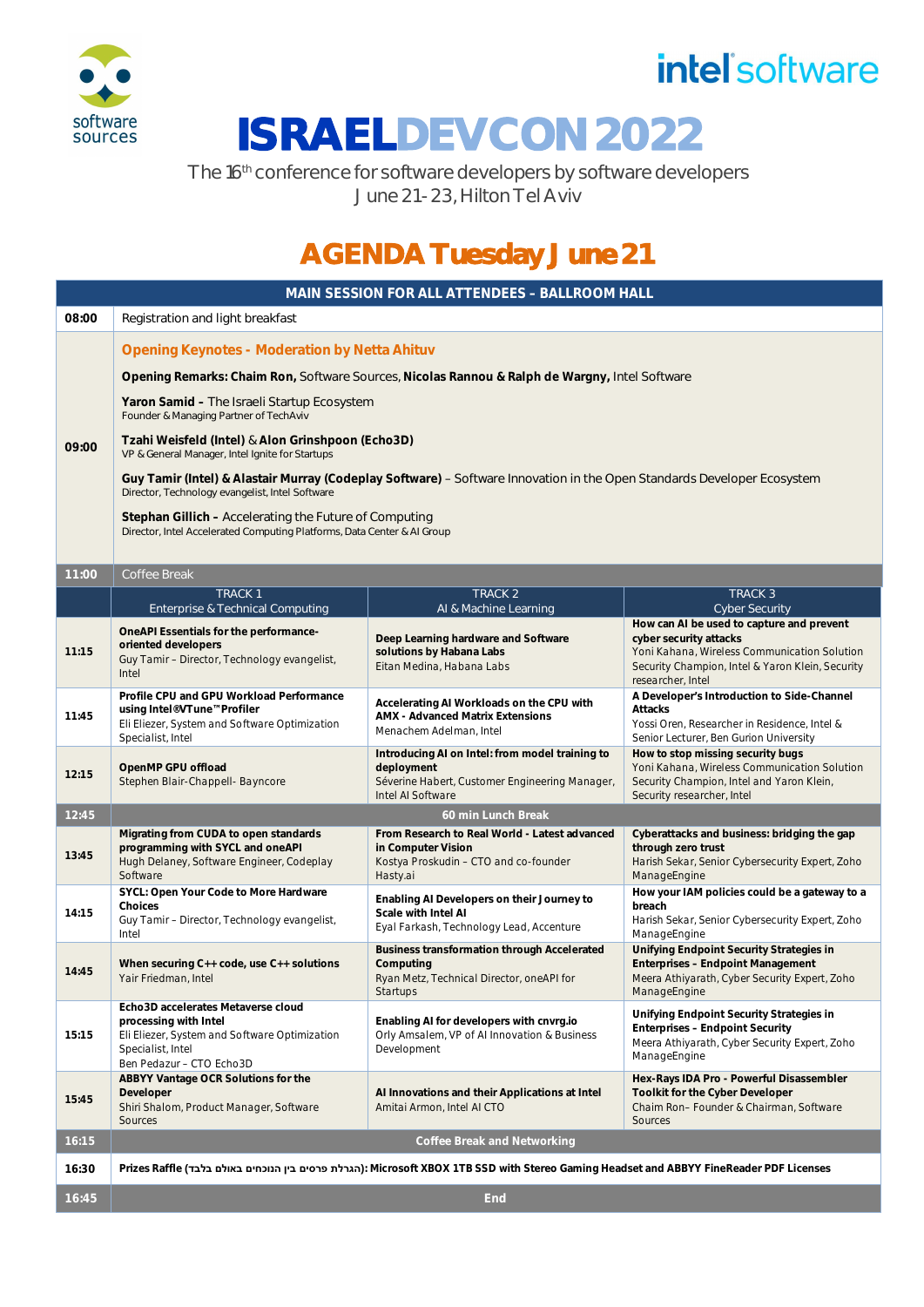

**ISRAELDEVCON 2022**

# *intel software*

#### **June 22 & 23 - Technical Workshops**

**Deep-dive technical sessions for Developers, Data Engineers, and Founders presented by Intel engineers and partners**

### **Wednesday June 22 - Workshop oneAPI**

**Learn all about oneAPI**

|                              | Hilton Tel Aviv - Jaffa Room, 1st Floor                                                                                                                                                                                                                                                                                                                                                                                                                                                                                                                                                                                           |  |  |
|------------------------------|-----------------------------------------------------------------------------------------------------------------------------------------------------------------------------------------------------------------------------------------------------------------------------------------------------------------------------------------------------------------------------------------------------------------------------------------------------------------------------------------------------------------------------------------------------------------------------------------------------------------------------------|--|--|
| 08:00                        | Registration and light breakfast                                                                                                                                                                                                                                                                                                                                                                                                                                                                                                                                                                                                  |  |  |
| 09:00                        | <b>Opening Remarks</b>                                                                                                                                                                                                                                                                                                                                                                                                                                                                                                                                                                                                            |  |  |
| Theme 1: OneAPI Programming  |                                                                                                                                                                                                                                                                                                                                                                                                                                                                                                                                                                                                                                   |  |  |
| 09:20                        | Building modern apps for heterogenous platforms using one API (Part 1) - Guy Tamir/ Eli Eliezer<br>Libraries and compilers for high performance code across architectures: CPU, GPU, FPGA<br>All about SYCL and the new C++ world<br>Modern parallel programming with C++ and Python<br>$\cdot$<br>Tuning and optimizing the performance of parallel code                                                                                                                                                                                                                                                                         |  |  |
| 10:45                        | Coffee break                                                                                                                                                                                                                                                                                                                                                                                                                                                                                                                                                                                                                      |  |  |
| 11:15                        | Building modern apps for heterogenous platforms using one API (Part 2) - Guy Tamir/ Eli Eliezer.<br>Libraries and compilers for high performance code across architectures: CPU, GPU, FPGA<br>$\blacksquare$<br>All about SYCL and the new C++ world<br>Modern parallel programming with C++ and Python<br>Tuning and optimizing the performance of parallel code                                                                                                                                                                                                                                                                 |  |  |
| 13:00                        | Lunch                                                                                                                                                                                                                                                                                                                                                                                                                                                                                                                                                                                                                             |  |  |
| 14:00                        | Stephen Blair-Chappell interviews Tom Deakin (University of Bristol) on his oneAPI portability and performance work<br>A live interview with Tom Deakin, Chair of the Khronos SYCL Advisory Panel and member of the SYCL Working Group                                                                                                                                                                                                                                                                                                                                                                                            |  |  |
| Theme 2: OneAPI AI Analytics |                                                                                                                                                                                                                                                                                                                                                                                                                                                                                                                                                                                                                                   |  |  |
| 14:30                        | How to accelerate Classical Machine Learning on Intel Architecture - Séverine Habert / Ryan Metz<br>In this session, we will cover the Intel-optimized libraries for Machine Learning. Python* is currently ranked as the most popular<br>programming language and is widely used in Data Science and Machine Learning. We will begin by covering the Intel® Distribution for<br>Python and its optimizations. We will then cover the optimizations for ML Python packages such as Modin, Intel® Extension for Scikit-<br>learn and XGBoost. The presentations will be accompanied with demos to showcase the performance speedup |  |  |
| 15:30                        | Coffee break                                                                                                                                                                                                                                                                                                                                                                                                                                                                                                                                                                                                                      |  |  |
| 16:00                        | OneAPI Lab (Hands-On) – Laptop needed – Ryan Metz / Séverine Habert<br>In this hands-on session you will get an opportunity to try out some of the techniques and examples that have been shown to you<br>earlier in the day. To participate in this lab you will need to register for access to the Intel® DevCloud and have brought with you a<br>laptop with an SSH client installed (Linux, Windows or Mac).<br>Should you not be able to join us in the lab, the examples and instructions will be made available so that you can try out them on your<br>own later.                                                         |  |  |
| 17:30                        | End of Day                                                                                                                                                                                                                                                                                                                                                                                                                                                                                                                                                                                                                        |  |  |
|                              |                                                                                                                                                                                                                                                                                                                                                                                                                                                                                                                                                                                                                                   |  |  |